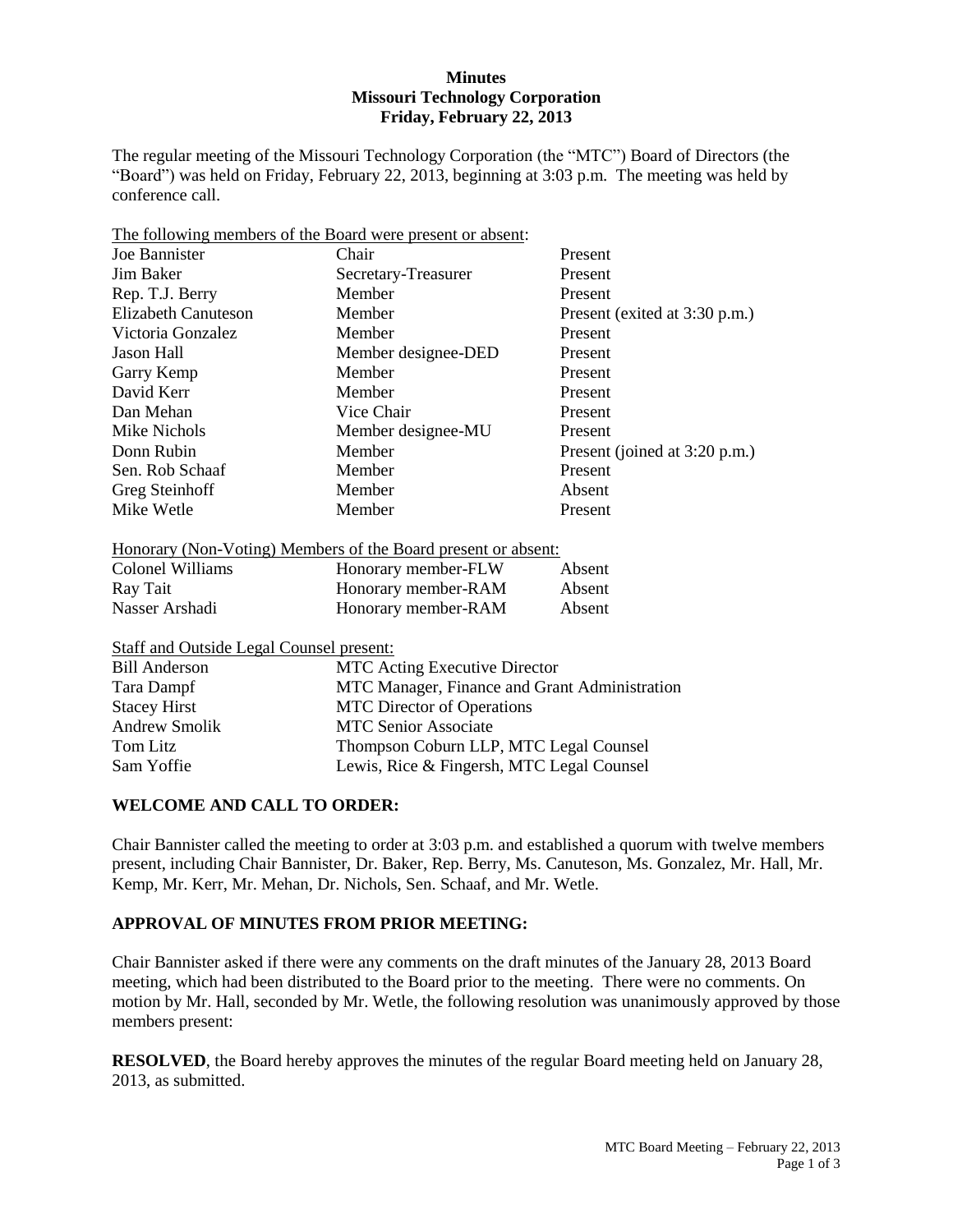### **CLOSED SESSION:**

On motion by Mr. Mehan, seconded by Dr. Baker, the following resolution was approved by the following roll call vote:

**RESOLVED**, the Board hereby approves entering Closed Session at 3:04 p.m. pursuant to Section  $610.021(1)$ ,  $(12)$ ,  $(14)$  and  $(15)$  RSMo, to review a proposed IDEA Fund transaction.

| Dr. Baker         | aye | Mr. Kerr            | aye |
|-------------------|-----|---------------------|-----|
| Rep. Berry        | aye | Mr. Mehan           | aye |
| Ms. Canuteson aye |     | Dr. Nichols         | aye |
| Ms. Gonzalez      | ave | Sen. Schaaf         | aye |
| Mr. Hall          | aye | Mr. Wetle           | aye |
| Mr. Kemp          | aye | Chair Bannister aye |     |

On motion by Mr. Mehan, seconded by Mr. Wetle, the following resolution was approved by the following roll call vote:

**RESOLVED,** the Board hereby approves exiting Closed Session at 3:31 p.m.

| Dr. Baker     | aye | Mr. Mehan           | aye |
|---------------|-----|---------------------|-----|
| Rep. Berry    | aye | Dr. Nichols         | aye |
| Ms. Canuteson | ave | Mr. Rubin           | aye |
| Ms. Gonzalez  | ave | Sen. Schaaf         | aye |
| Mr. Hall      | aye | Mr. Wetle           | aye |
| Mr. Kemp      | aye | Chair Bannister aye |     |
| Mr. Kerr      | aye |                     |     |

#### **BOARD ACTIONS:**

After a detailed discussion confined to the matters stated above by those present, Chair Bannister reported that the Board took no action during Closed Session. Chair Bannister also reported that Mr. Litz exited the call during the privileged legal advice.

On motion by Mr. Mehan, seconded by Dr. Nichols, the following resolution was unanimously approved by those members present:

**RESOLVED,** the Board hereby approves the offer to purchase MTC's Class A-1, Series 2 Units in LockerDome, LLC from Cultivation Capital as presented; and

**FURTHER RESOLVED**, the Board hereby delegates to the MTC Acting Executive Director full power and authority on behalf of the MTC to complete any remaining due diligence and to negotiate, amend, and approve any and all agreements, documents or instruments and to take such other actions as may be required or desirable in connection with, or in furtherance of such sale; and

**FURTHER RESOLVED**, the Board hereby authorizes the MTC Acting Executive Director on behalf of the MTC to execute and deliver all documents relating to such sale.

#### **NEW BUSINESS:**

Director Anderson reported that Ms. Hirst had taken another position with the Department of Economic Development and would no longer be working with the MTC as the Director of Operations as of March 1,